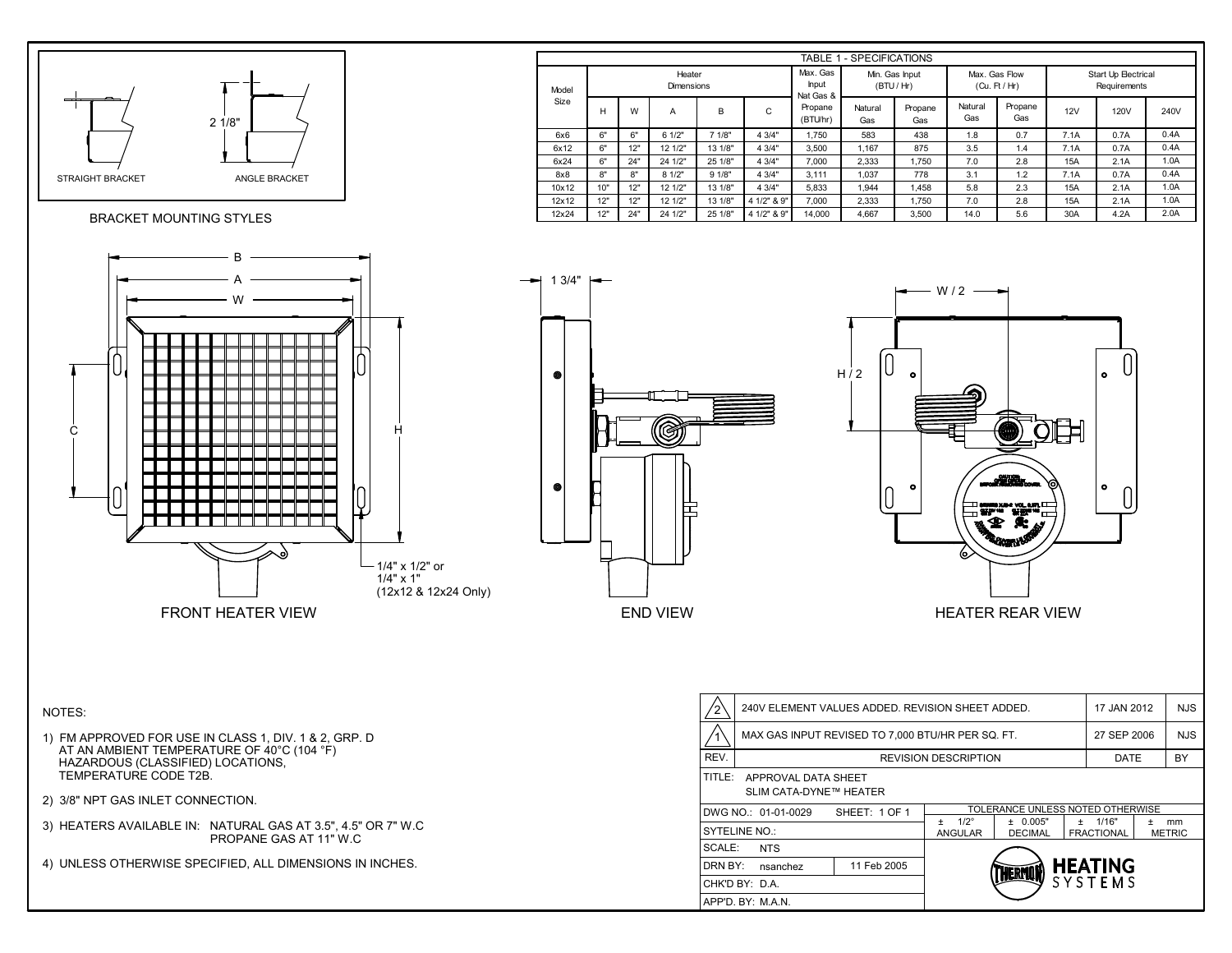TITLE:

REV.

JUNCTION BOX, SAFETY SHUT-OFF VALVE & THERMOCOUPLE ARE NOT SHOWN IN THIS VIEW FOR CLARITY







3) APPROXIMATE WEIGHT UNPACKED: 37 LBS (16.8 KG)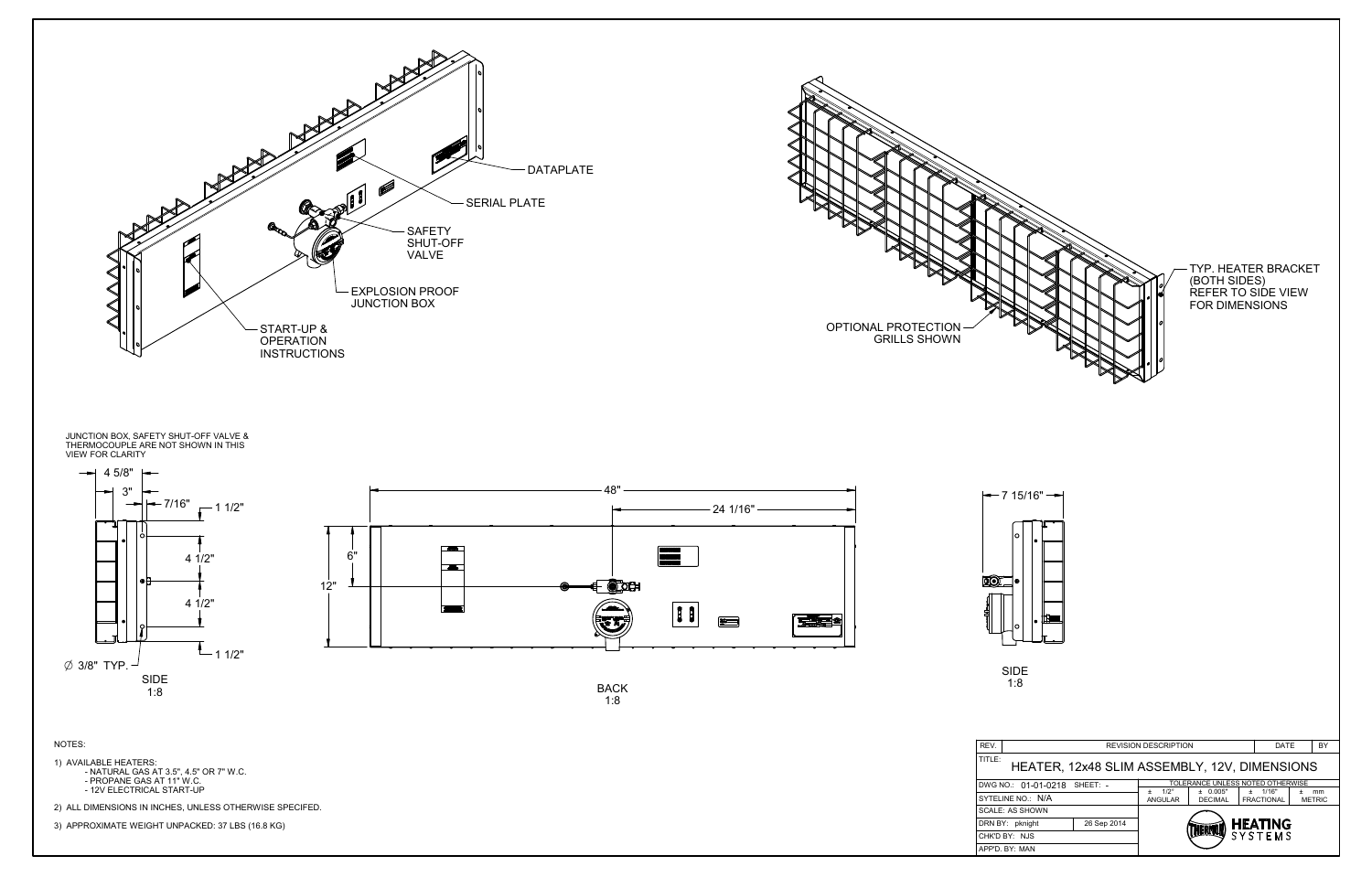JUNCTION BOX, SAFETY SHUT-OFF VALVE & THERMOCOUPLE ARE NOT SHOWN IN THIS VIEW FOR CLARITY





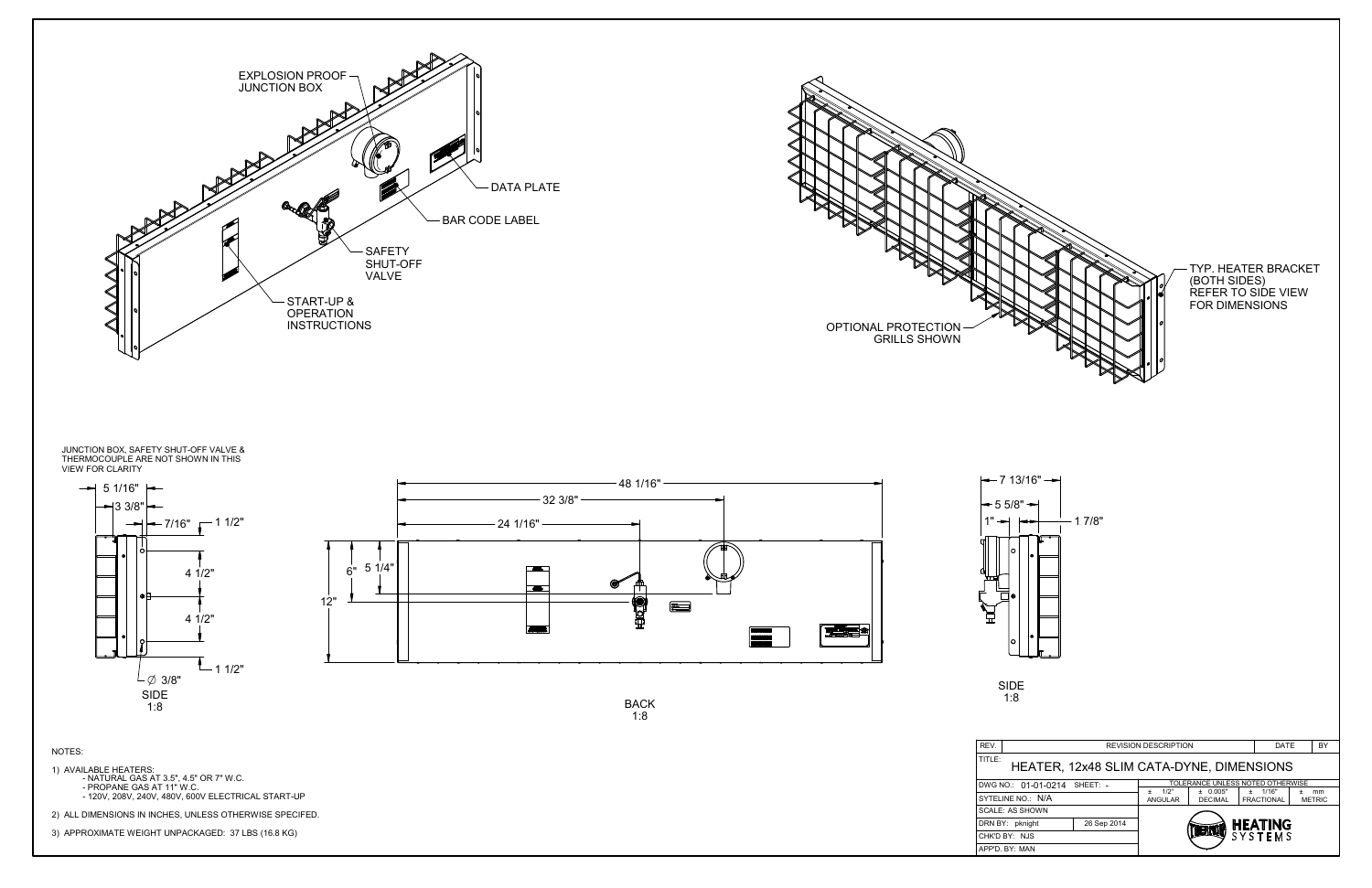



| REV.                                               |                              | <b>REVISION DESCRIPTION</b>        |                                              | DATE |                              | BY                         |  |  |  |  |  |
|----------------------------------------------------|------------------------------|------------------------------------|----------------------------------------------|------|------------------------------|----------------------------|--|--|--|--|--|
| TITLE:<br>HEATER, 24x24 SLIM CATA-DYNE, DIMENSIONS |                              |                                    |                                              |      |                              |                            |  |  |  |  |  |
|                                                    | DWG NO.: 01-01-0228 SHEET: - | TOLERANCE UNLESS NOTED OTHERWISE   |                                              |      |                              |                            |  |  |  |  |  |
|                                                    | SYTELINE NO.: N/A            | $1/2^\circ$<br>÷<br><b>ANGULAR</b> | $\pm$ 0.005"<br><b>DECIMAL</b>               |      | ± 1/16"<br><b>FRACTIONAL</b> | mm<br>$+$<br><b>METRIC</b> |  |  |  |  |  |
|                                                    | SCALE: AS SHOWN              |                                    |                                              |      |                              |                            |  |  |  |  |  |
|                                                    | DRN BY: nsanchez             | 09 Feb 2016                        | <b>HEATING</b><br>SYSTEMS<br><b>THERMON)</b> |      |                              |                            |  |  |  |  |  |
|                                                    | CHK'D BY: NJS                |                                    |                                              |      |                              |                            |  |  |  |  |  |
|                                                    | APP'D. BY: MAN               |                                    |                                              |      |                              |                            |  |  |  |  |  |



REAR

1:8



t po





NOTES:

1) AVAILABLE HEATERS:

- NATURAL GAS AT 3.5", 4.5" OR 7" W.C.

- PROPANE GAS AT 11" W.C.<br>- 12V, 120V, 208V, 240V, 480V, 600V ELECTRICAL START-UP

2) ALL DIMENSIONS IN INCHES, UNLESS OTHERWISE SPECIFED.

3) APPROXIMATE WEIGHT UNPACKED: 31 LBS (14.1 KG)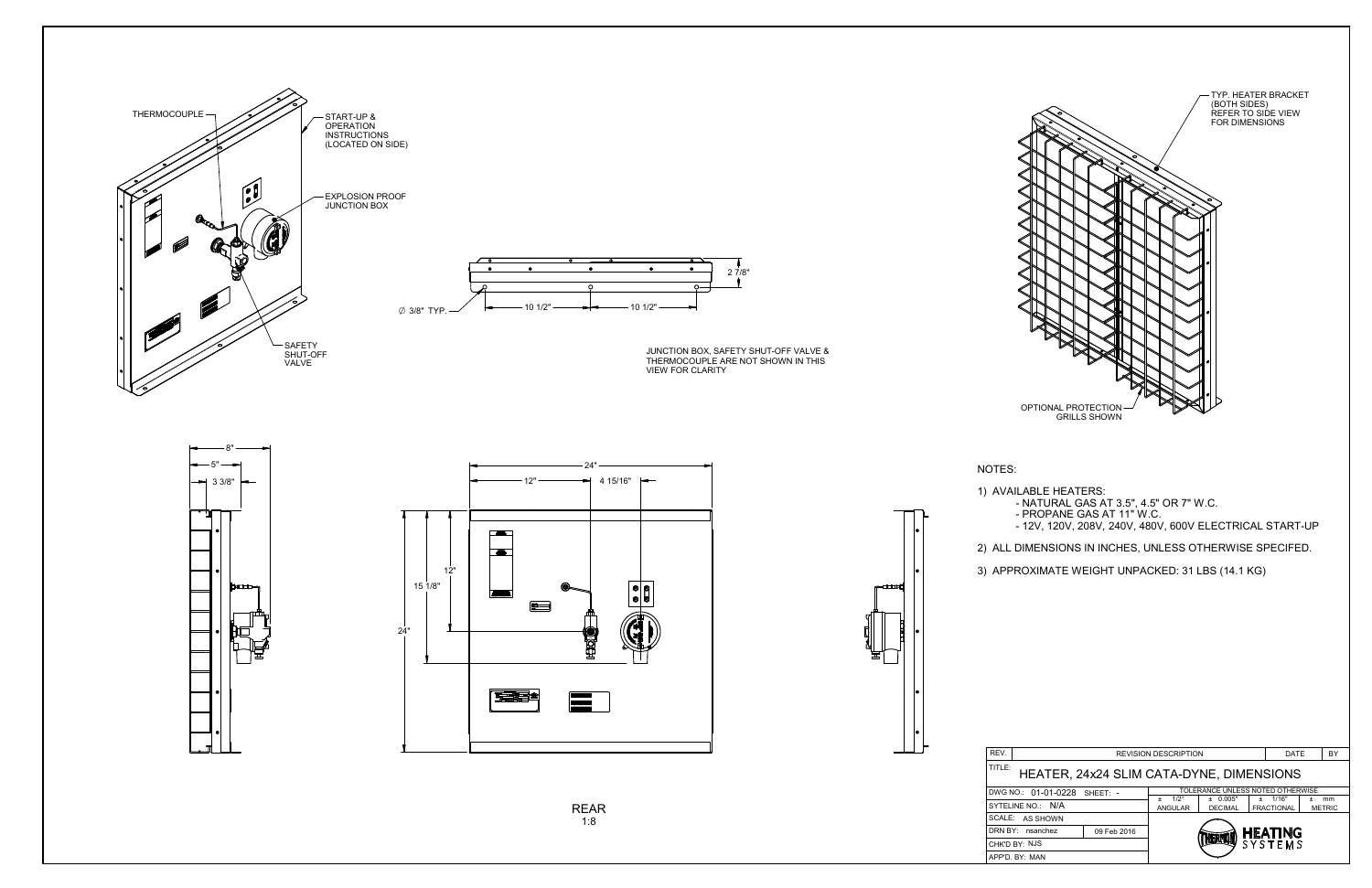REAR $1:8$ 





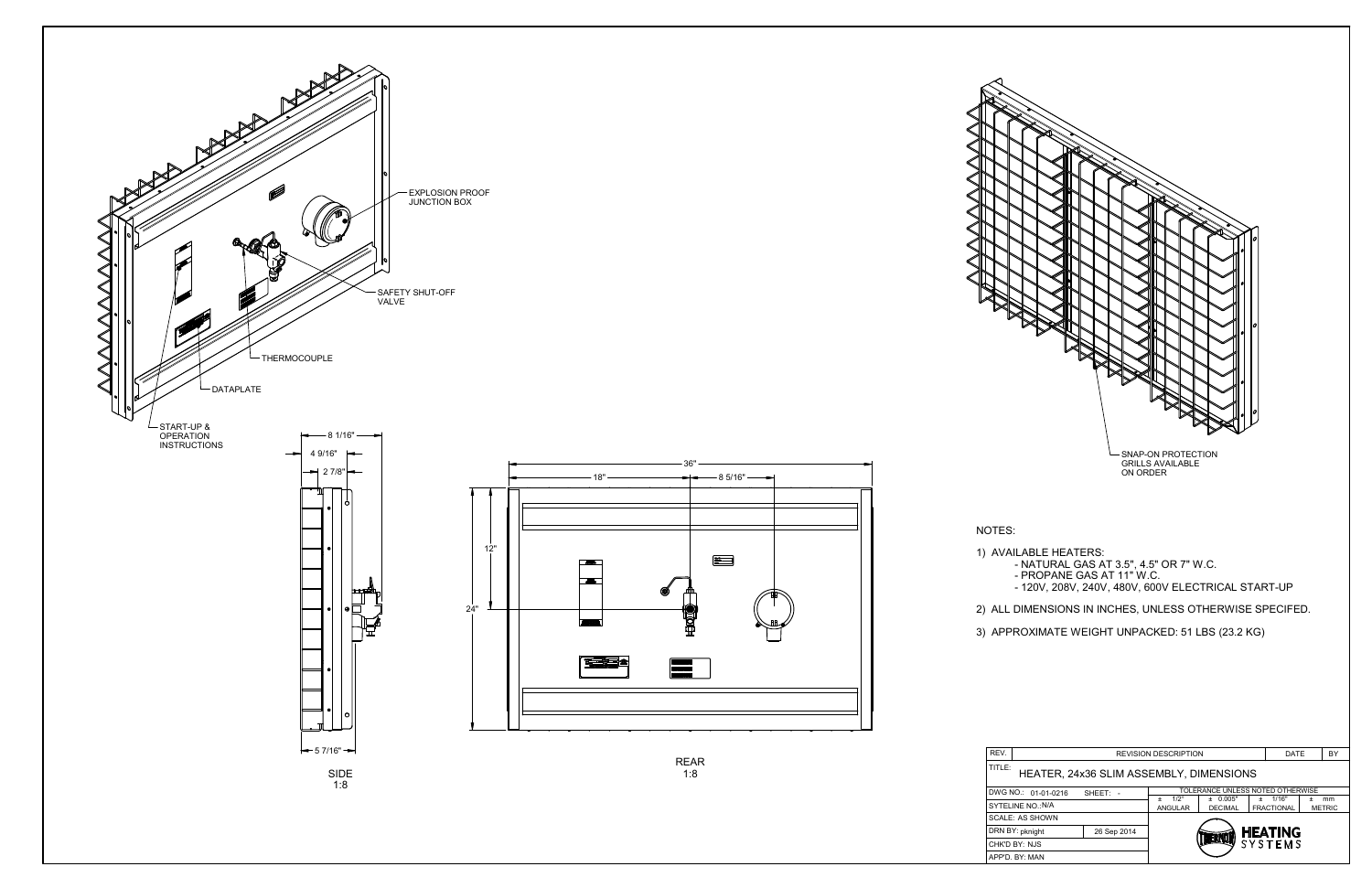



**TITLE** REV.



| REV.   |                                         |             | DATE                                       |                                |                              |   |                     |  |  |  |  |  |
|--------|-----------------------------------------|-------------|--------------------------------------------|--------------------------------|------------------------------|---|---------------------|--|--|--|--|--|
| TITLE: | HEATER, 24x48 SLIM ASSEMBLY, DIMENSIONS |             |                                            |                                |                              |   |                     |  |  |  |  |  |
|        | DWG NO.: 01-01-0217                     | SHEET:-     | TOLERANCE UNLESS NOTED OTHERWISE           |                                |                              |   |                     |  |  |  |  |  |
|        | SYTELINE NO.: N/A                       |             | $1/2^\circ$<br>$\ddot{}$<br><b>ANGULAR</b> | $\pm$ 0.005"<br><b>DECIMAL</b> | ± 1/16"<br><b>FRACTIONAL</b> | ۰ | mm<br><b>METRIC</b> |  |  |  |  |  |
|        | SCALE: AS SHOWN                         |             |                                            |                                |                              |   |                     |  |  |  |  |  |
|        | DRN BY: pknight                         | 26 Sep 2014 |                                            | <b>HERMO</b>                   | <b>HEATING</b>               |   |                     |  |  |  |  |  |
|        | CHK'D BY: NJS                           |             |                                            |                                | <b>SYSTEMS</b>               |   |                     |  |  |  |  |  |
|        | APP'D. BY: MAN                          |             |                                            |                                |                              |   |                     |  |  |  |  |  |





## NOTES:

1) AVAILABLE HEATERS:

- PROPANE GAS AT 11" W.C.<br>- 120V, 208V, 240V, 480V, 600V ELECTRICAL START-UP

2) ALL DIMENSIONS IN INCHES, UNLESS OTHERWISE SPECIFED.

3) APPROXIMATE WEIGHT UNPACKED: 70 LBS (31.8 KG)

SNAP-ON PROTECTION GRILLS AVAILABLE ON ORDER